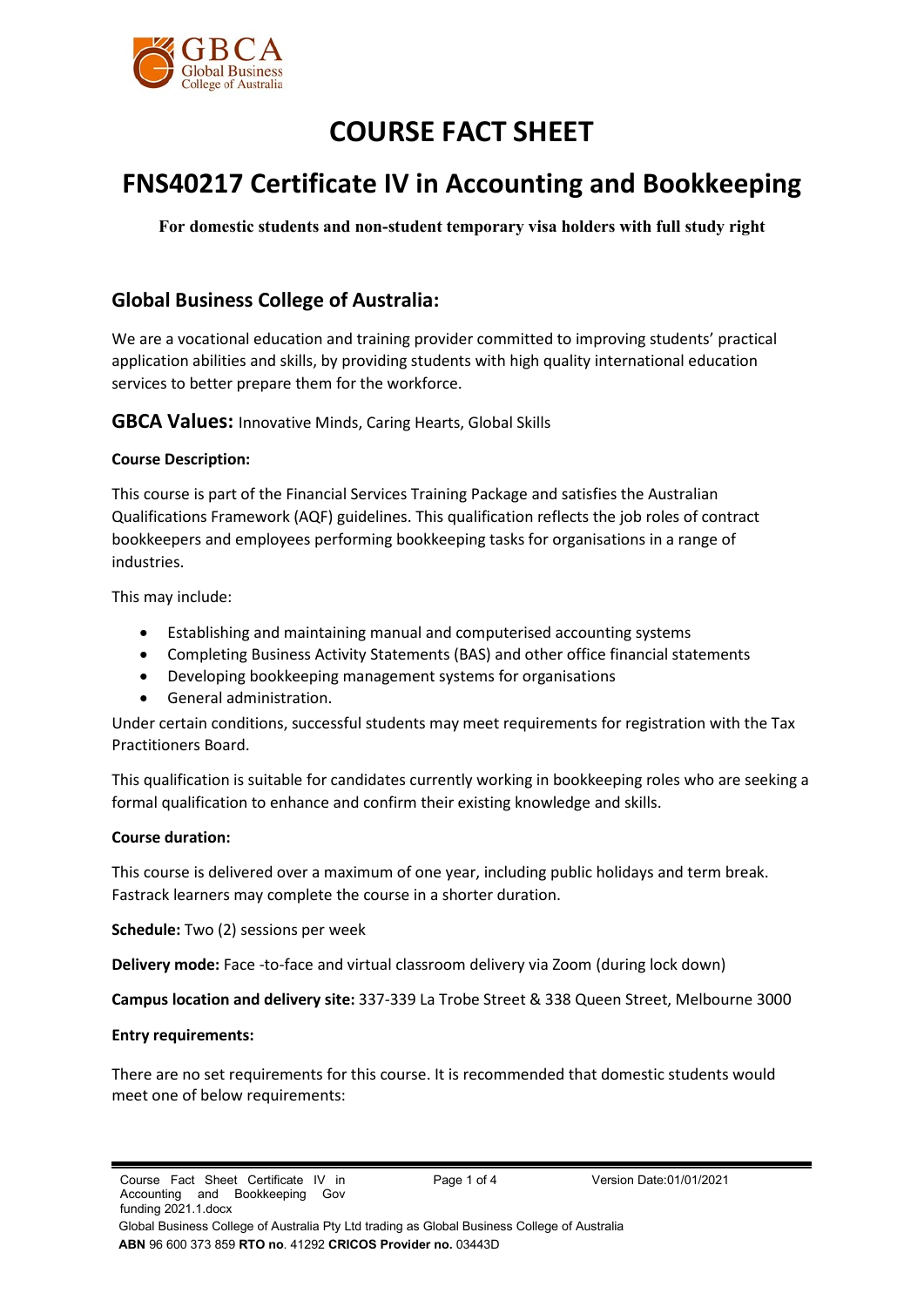

- Satisfactory numeracy and literacy skills to undertake this course, or
- Mature age and have sufficient work experience to successfully undertake this course, or
- Satisfactory complete year 11.

Domestic applicants will undertake the language, literacy and numeracy test and the digital skill test as part of the Pre-Training Review.

#### **Material requirement:**

Students are required to bring their own laptop with Microsoft Office 2007 or a later version installed for face to face classes. Students will be required to work on MYOB throughout the course. MYOB educational version will be provided by GBCA.

#### **Course Structure:**

| <b>Units of competency</b>                                              |
|-------------------------------------------------------------------------|
| <b>BSBFIA401 Prepare financial reports</b>                              |
| BSBSMB412 Introduce cloud computing into business operations            |
| FNSACC311 Process financial transactions and extract interim reports    |
| FNSACC312 Administer subsidiary accounts and ledgers                    |
| FNSACC408 Work effectively in the accounting and bookkeeping industry   |
| FNSACC416 Set up and operate a computerised accounting system           |
| FNSTPB401 Complete business activity and instalment activity statements |
| FNSTPB402 Establish and maintain payroll systems1                       |
| <b>BSBWRT301 Write simple documents</b>                                 |
| <b>FNSACC313 Perform financial calculations</b>                         |
| BSBWOR501 Manage personal work priorities and professional development  |
| BSBITU306 Design and produce business documents                         |
| <b>BSBITU304 Produce Spreadsheets</b>                                   |

# **Assessment methods:**

A variety of assessment methods will be used throughout the course, including: Written Questions, Practical Activities, Role Plays, Case Studies, Project, Assignment, Integrated Practical Activities or Verbal Questioning.

**Tuition and Non-Tuition fees:** Please refer to the Fee Schedule – domestic students.